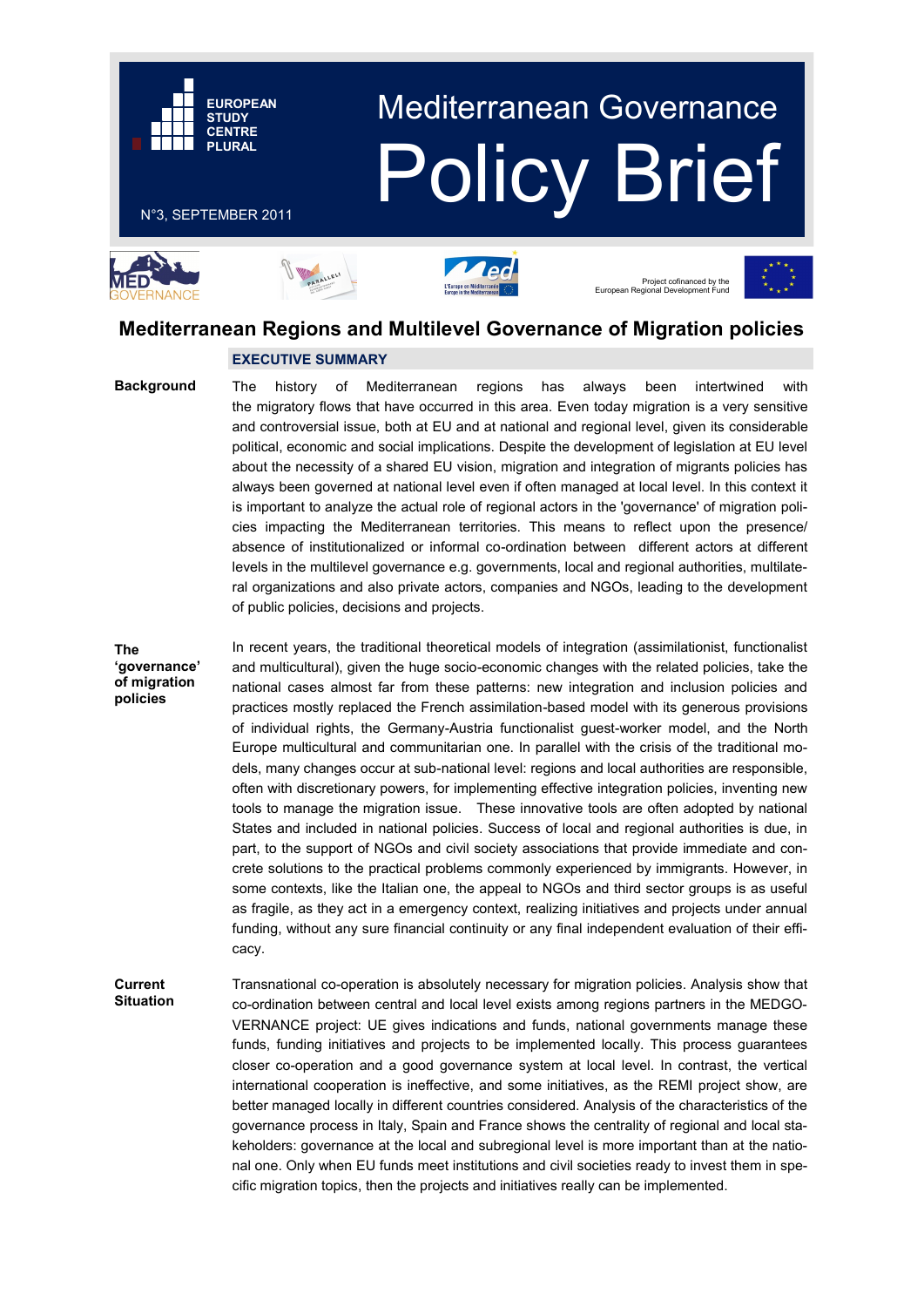#### **INTRODUCTION**

**Background** With its successive enlargements, EU has begin to give more and more attention to migration issue. The 1997 Amsterdam Treaty empowered the European Union's institutions to act on this field, through the development of joint policies on immigration and migrants integration. This principle has been reaffirmed by the European Council in 2008 European Pact on Immigration and Asylum in which heads of State and government have laid the founding principles of a common policy on immigration: legal immigration organized according to the priorities, needs and reception capacities determined by each Member State, encouragement of integration, fight to illegal immigration, effective border control, construction of a Europe of asylum and promotion of a real and effective partnership with countries of origin and transit. This last principle has been reaffirmed also in 2008 during the Second Euro-African Conference on Migration and Development.

**The Mediterranean Model** Some scholar tried to theorize a "Mediterranean Model" of migration: at the beginning: for them in the Eighties, migration had a spontaneous character, in a substantial absence of legislation. As a result the number of illegal migrants increased. Receiving Countries began later to create migratory policies, addressed to solve urgent problems. Migrant labour force was absorbed first in agriculture and services often with an ethnic specialization and with an high rate of female migrants. From the Nineties they start to be absorbed also in industries and construction, the ethnic composition and origin of flows were extremely diversified and no group reached a quantitative importance. In recent years migrants' social and professional origins have changed: unlike before, many of them have an high school level and come from urban areas of their Country.

#### **THE ITALIAN CONTEXT**

Italy became an immigration country in the second half of the 1970s, with three main immigration waves. The first wave included people from Africa (mainly Senegal, Eritrea and Somalia), the Middle East, Asia (The Philippines), and South America. The 1980s began with an increasing flow from the Maghreb. Other nationalities also became significant, including Chinese, Peruvians, and Nigerians. **background on** 

> At the beginning of the 1990s, migration flows from Eastern Europe began. People from Yugoslavia, Albania and Romania became the fastest growing group. Nowadays, Italy is undergoing a process of structural assessment of immigration. The immigrant population has changed its characteristics from a demographic, socio-economic and cultural point of view.

> Extension of length of stay, gender balance, family reunification, increased numbers of immigrants with children, and a growing number of students in schools are some of the characteristics that outline a deep-seated phenomenon. Today, the immigrants have become part of the country's socio-economic fabric. They are also the origin of associations that aim to support the integration process and keep connections with their countries of origin alive.

> A diachronic analysis of the data on residence permits illustrates how the origin of immigrants in Italy has moved progressively towards Eastern Europe, with migrations from Poland, Romania, Ukraine and Bulgaria becoming more and more relevant since the late 1990s.

**Historical** 

**migration**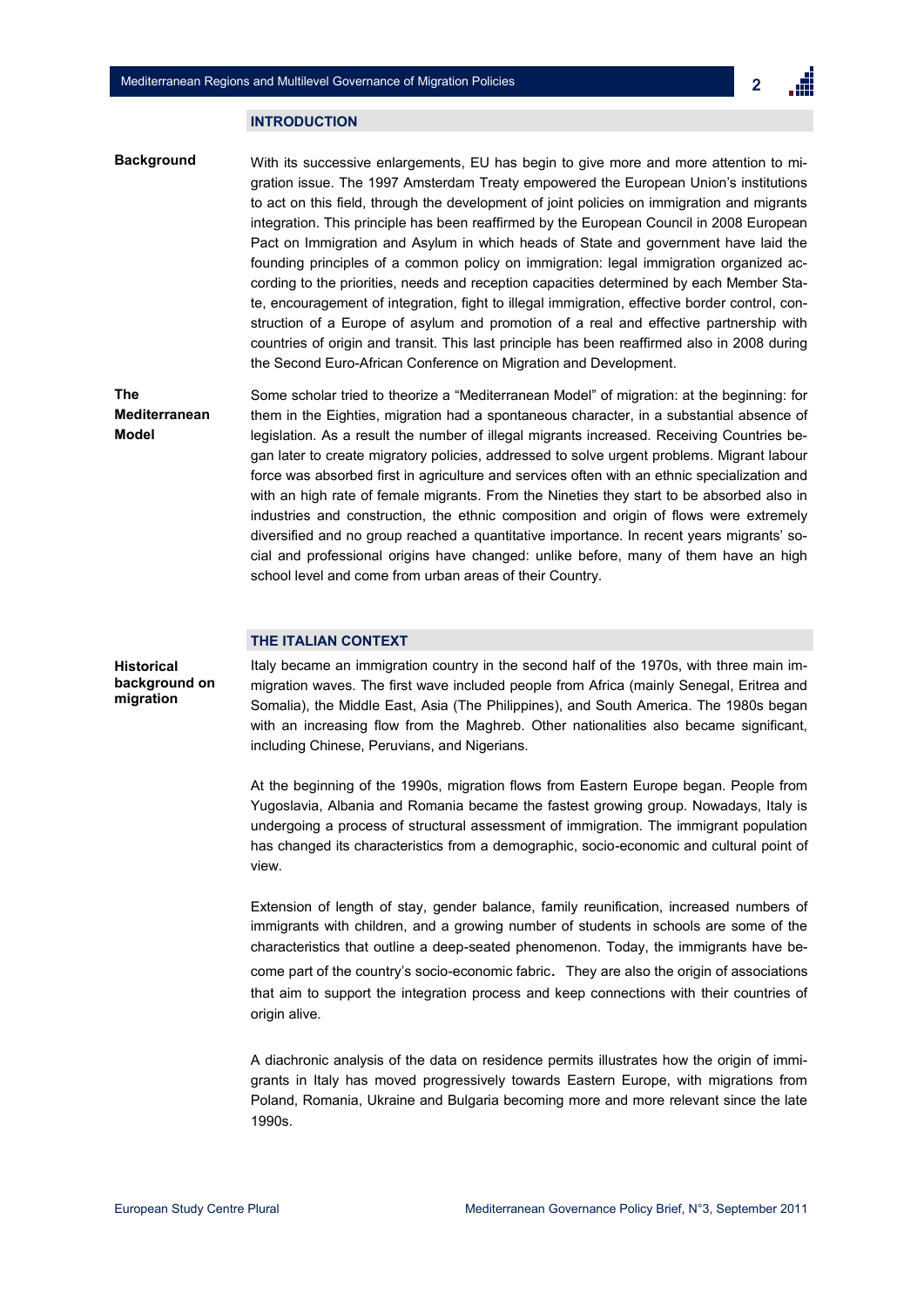

Men are mainly employed as workers, while the women's workforce remains to a large extent absorbed in specific areas of the service sector, and at the lowest level. The economic distribution of regularly employed workers is as follows: 4.3% in agriculture (almost nine out ten with short-term contracts), 36.3% in industry, and 59.4% in the service sector (Caritas, 2011). Their percentage is growing faster in services and the building **Current situation**

> The highest concentration of immigrant workers is found in domestic service, where over half of employees are immigrants, reaching around 75% in certain areas such as Rome and Milan. If we take into account domestic workers employed illegally (for example, the so-called "child-minders" from Eastern countries hired on a temporary basis), the percentage is even higher. Immigrant self-employment, mostly male, is also on the rise.

> Nonetheless, the Italian context is also characterised by a certain proportion of irregular immigrants. It is difficult to quantify the current illegal immigrant population in Italy: it is estimated that about two-thirds of foreigners in Italy have spent some time in the country under illegal residence conditions. Readmission agreements have been signed with the main sending countries in Eastern Europe, the Balkans and North Africa, and are currently being extended to Sub-Saharan Africa and the Indian Subcontinent.

Several studies, both demographic and economic, recognize the fact that Italy will require significant numbers of immigrants in the future. Nevertheless, immigrants have experienced difficulties as a result of current Italian integration policies. **Political and institutional framework**

> An immigrant policy was first introduced only in 1998. Law no. 286/98 explicitly encourages the development of programmes and policies to favour cultural exchange. Law 286/98 also provided for the establishment of a number of official bodies to facilitate the integration of immigrants. The new law on immigration, passed by parliament on 11th July 2002 (no. 189), was part of the electoral manifesto of the centre-right coalition and came on the wave of massive law-and-order campaigns and "immigration alarms".

> It changed the situation considerably, increasing the limits of the previous legislation, strengthening repressive-legalist stances, and reducing the rights of immigrants and the space for integration policies. On the one hand, "the duration of residence permits for subordinate work has decreased, with the possibility of an unlimited number of renewals. In particular, while in the Turco-Napolitano law the usual duration was of two to four years, in the Bossi-Fini law it was reduced to one to two years". On the other hand, the new law introduces a sort of guest-worker system, as in Germany, abolishing the possibility of coming to Italy to seek a job (with the guarantee of a sponsor), introduced by the previous law.

> In 2003, responsibility for welfare policy was devolved to the Italian Regions, which each receive a budget from the State for social policy. As a consequence, it is up to them to develop immigrant policy. There are considerable differences among the regions: only a few still have a specific budget on immigrant integration (Piedmont being one of these).

The first low to regulate entry and residence permits of non-EU national has been the 1989 Martelli Law, signed in line with the Shengen agreement provisions. It also provided for an amnesty for 250.000 migrants. Only with the signing the Turco-Napolitano law and the Unified Act on Migration in 1998 Italy takes its first steps towards a structured policy on immigration, right up to the day when the question is at the center of an intense and sensitive debate in the political landscape. **The need for a structured policy on migration**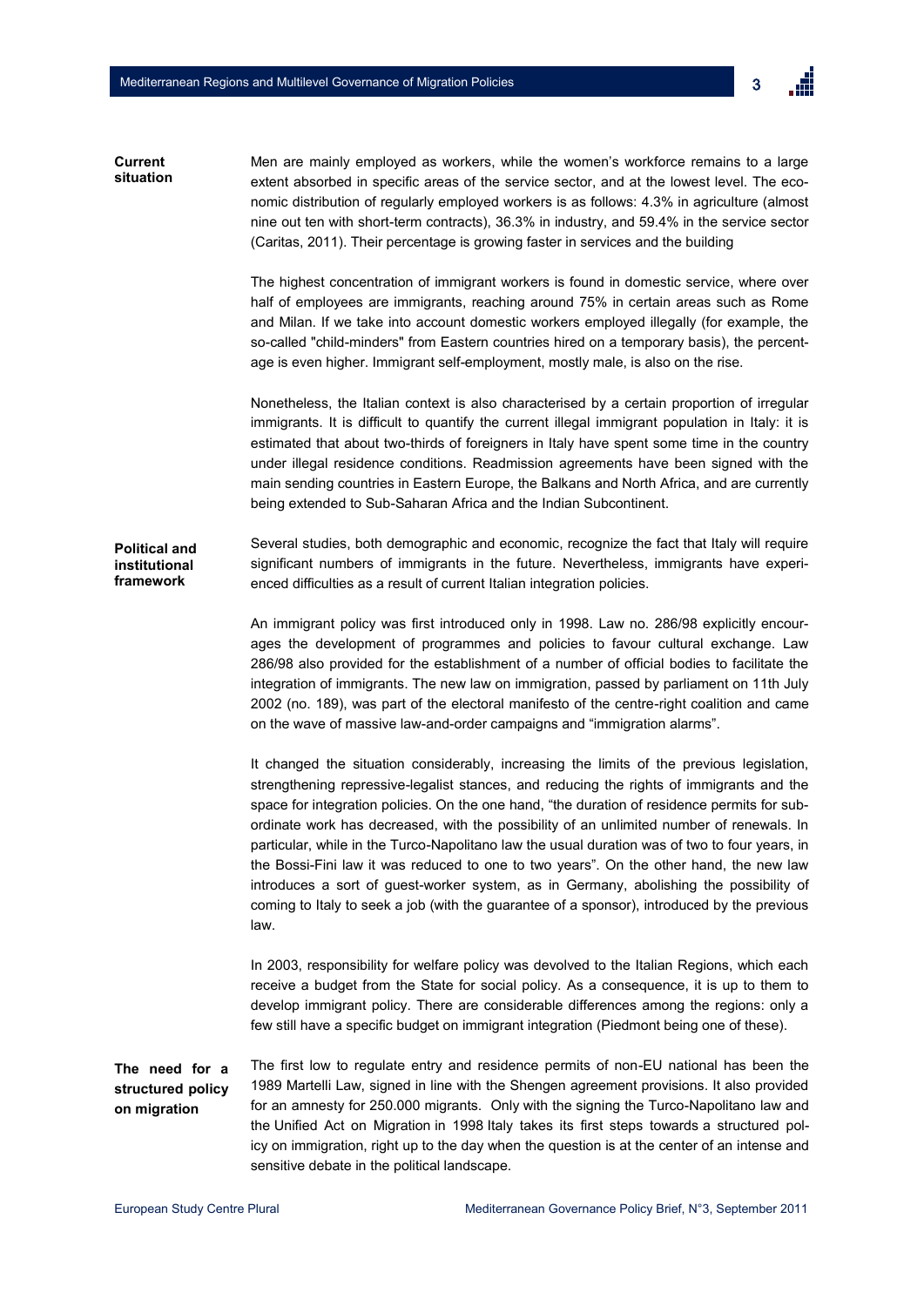4

Annual quotas for admission of third Country nationals and funding of specific projects in their favour are determined by the Ministry of Labour and Social Policy, responsible also for the monitoring of migration flows and the signing of bilateral agreements on migration and for its contribution to the legislative production on migration with the Parliament. The Interior Ministry is responsible of migration flows regulations in general and gives advice to Police and Prefectures responsible for residence permits and security. **National Policy**

> To monitor migration flows and implement immigration policies there are some other bodies, both al national and local level. At national level there are the Commission for Integration Policies (only formally, without any funds, since the 2002) and the National Coordinating Body at the Labour and Economic Councils (CNEL).

**Regional and Local level** Local authorities have played a crucial role in providing the necessary conditions for immigrant settlement and integration. As early as the late 1980s and early 1990s, many local administrations, especially in the North of Italy started to provide free advice, counselling and other services, while national legislation was still lacking in this respect.

> The first efforts of local public authorities to facilitate the integration of immigrants were complemented by the activities of a wide range of civil society organisations. In fact, in many cases these organisations have proved to be the best positioned to provide immediate and concrete solutions to the practical problems commonly experienced by immigrants. In most cities, there is close cooperation between local government and the NGO sector on integration initiatives. This illuminates one of the main characteristics of Italian immigration policy: in a situation of a lack of intervention by the central government, there has been great self-promotion of associations and the NGO sector.

**The Finantial Framework** As far as financial framework is concerned, the EU created a number of financial programmes concerning migration management: the External Borders Fund, the Integration Fund, the Return Fund and the European Refugee Fund. These funds cannot be managed by the regions of the member States nor in the planning nor in their administration. They are distributed to the national authorities on the basis of a national multi-annual programming strategy. Following this strategy, the Ministry of Interior issue a call every year and regions can intervene only after this proposal and only to give their advice about the conformity of the proposal with the regional policy on migration. The Ministry selects the projects to be financed and regions are often involved in the their implementation and they are asked to co-finance, give institutional and logistic support to projects executed by civil associations or local authorities, and selected by the central authority. When proposals for projects are submitted by a civil society organization, in some cases, as in the case of Lazio region, notwithstanding the financial support and logistic support that regional authorities guarantee to projects in their territory there is a lack of a true top-down coordination.

> Local bodies are fully involved in the development of integration programmes. Law no. 286/98 set up a special fund for integration measures (National Fund for Migratory Policies) in order to provide local actors (public authorities, charitable associations, etc.) with financial resources. This fund, which was managed by the Ministry of Labour and Social Policy allocating financial resources among the regions, was incorporated in the National Fund For Social Policies in 2002, when Law no.189/2002 was passed by the centre-right government. Afterwards, in 2003, the provision of using part of the Fund to finance immigrants' integration measures was eliminated, and its amount was considerably reduced. The decision process of supporting integration policies has– since then – taken place at regional level.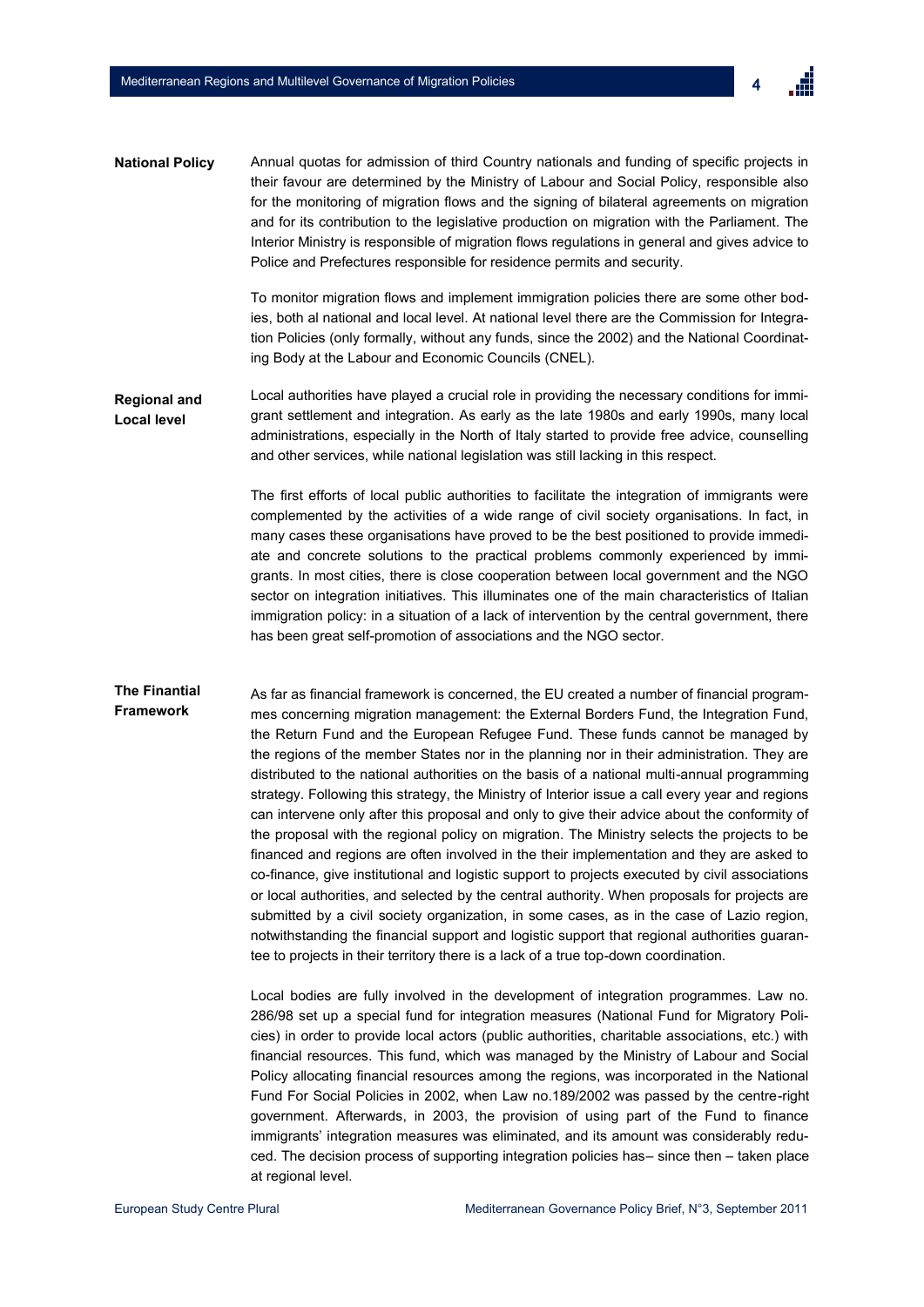Sub-national authorities are also partially involved in the policy planning, but with a limited power: first, they can participate to the State-regions Permanent Conference for the drafting of the Programmatic document, containing the State planned actions for the three years to come and the criteria to define the annual quotas of migrants accepted; second, once a year they submit a document to the Presidency of Council of ministers containing the number and social conditions of third Country nationals residing in the region and the quotas of new migrants that could be absorbed in the year to come.

An interesting example of the attempt to promote a strength cooperation between national, regional, local authorities and civil society associations is the project "Prendere il Volo III", proposed by the Province of Rome and selected for funding by the Ministry of Equal Opportunities. Its aim is the promotion of protection and social inclusion of victims of trafficking. The regional authorities have been involved in the project, thus leading to a strengthening of cooperation between the Region, local authorities and civil society. Region has become the main reference point for a project that, proposed by the Province of Rome, now involves some other provinces of the region. **The "Prendere il Volo III" Project**

#### **THE SPANISH CONTEXT**

**Current Situation**

Destination of immigration since the Eighties, Spain receives a substantial flow of migrants mainly from North Africa and Latin America: Moroccans, Ecuadorians, Colombians, but also a great number of Romanians arrive in Spain searching a better life or new economic opportunities. They often find an employment in construction or agriculture, positively contributing to the national economic performance. From 1998 to 2009, legal immigrants have multiplied by six, reaching approximately 4.9 millions. Also the number of undocumented migrants is relevant, from half to one million people. (Spanish Ministry of the Work and Immigration, 2009).

Spanish attitude toward illegal migrants is not well-structured: although expulsions do take place, they are limited in volume and the general attitude is of substantial tolerance, in part because illegal immigrants are very useful for the Spanish economy, as in the Italian case. Spain main actions regarding illegal migrants continue to be the entry and work visas demand, borders control, drive to return, expulsions and cooperation with Countries of origin and transit. In 2008 Spain adopted a plan, the Plan for the Voluntary Return, which provides the possibility of paying contributory unemployment benefits in advance to non-EU foreign workers who have lost their job in Spain and decided to voluntarily return to their Country of origin.

Migrants are concentrated mainly in the two largest cities, Madrid and Barcelona, and on the coastal regions. In particular, in Catalonia and Andalusia, being two of the main doors to Europe for many migrants, international and local policies are strictly intertwined. In agricultural regions, on the contrary, flows of migrants are managed mainly by local players, who absorb immigrants according to specific seasonal agricultural needs. These regions often constitute areas of only passage for migrants, as they tend not to settle permanently, given also the frequent tensions with residents.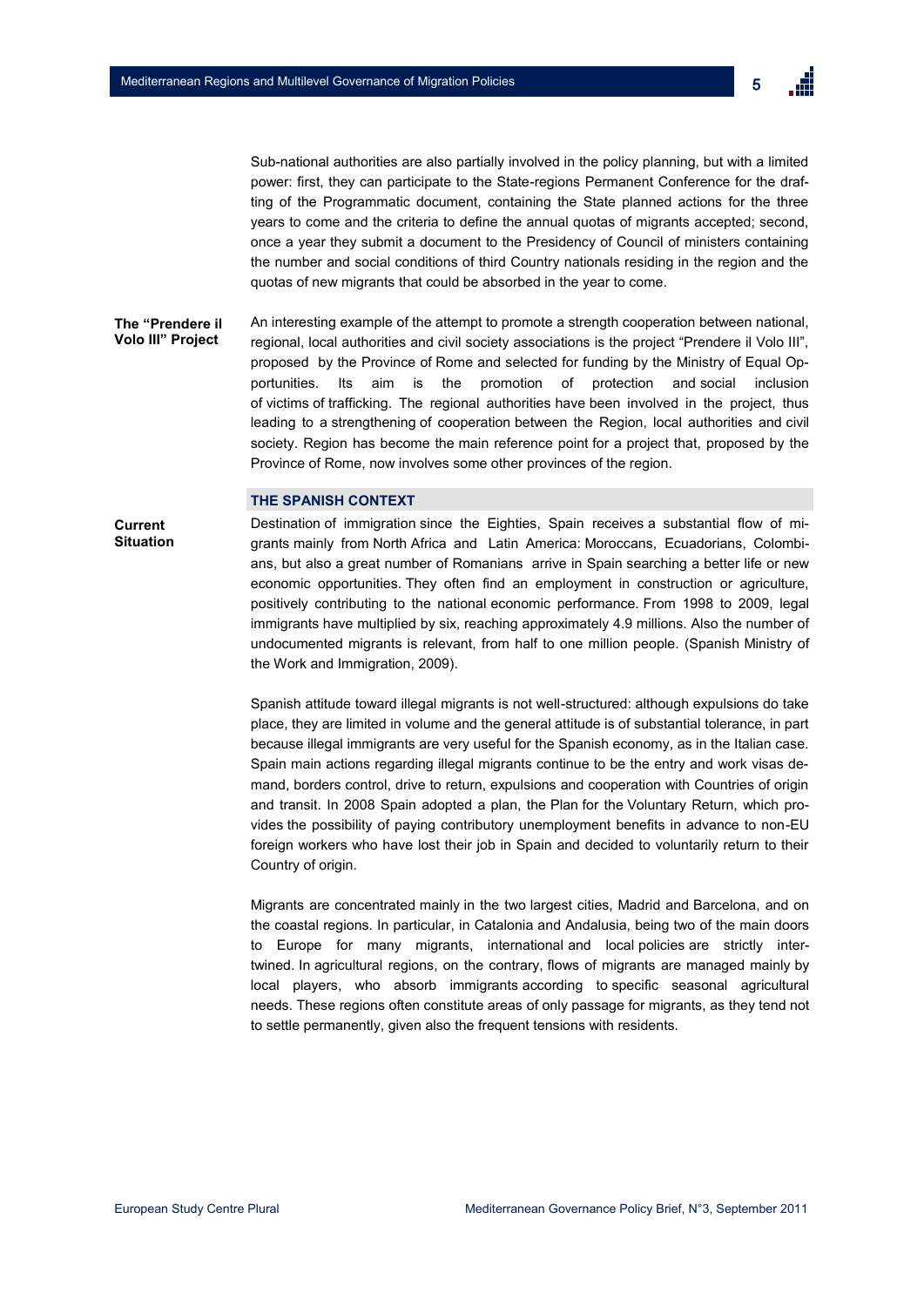

The Spanish policy and institutional context is characterized by a high degree of decentralization in many areas of policy. In this perspective, the different autonomous communities are able to develop specific seasonal policies regarding migration and integration of migrants. This fact, on the one hand, inevitably leads to a strong heterogeneity of models, but also to an 'open workshop' for sharing experiences and information, on the other hand, it establishes an increasing need for institutionalized spaces for coordination between the different regional governments. **Policy and institutional framework**

The national State has an exclusive competence regarding the control of migration flows (entry requirements, visas, work permits and quotas, expulsions, system of administrative offenses and penalties) and it also indicate the general policy for integration (social services and rights) (Vicenç Aguado I Cudolà, 2004). The responsible organism of the development of governmental policies regarding emigration and immigration issues is the State Secretariat for Immigration and Emigration, within the Ministry of Work and Immigration. As far as immigration is concerned the Secretariat includes two General Directorate, for immigration and for the integration of migrants. **National, regional and local responsibilities** 

> On a regional level, autonomous communities have developed a series of policies to integrate the national State ones, mainly in the inclusion and integration field. Andalusia, for example, has been the first independent community to elaborate an Integral Immigration Plan to order in a global frame, under the authority of the Council Interior, the different policies on migration scattered among the different councils. Following the Integral Part I (2001-2004), the main general objectives of the Integral Part II (2006-2009) is an effective inclusion of migrants, with rights and duties, and their social, labour and cultural integration in the Andalusia society, with an effective access to the basic common services available to the entire population (education, legal attention, health care, employment, houses...). The Plan underlines also the importance of the improvement of living conditions in the migrants' origin Countries and the need of co-operation policies with them. Andalusia Regional Government Plans are integral and developed mainly through national funds and the European Social Fund.

- In 2008 the Spanish government allocated 200 million of euros for the migration policy: 55% for reception and integration, 45% to educational assistance and the remaining part for unaccompanied minors. The budget for reception of the autonomous communities has increased and they have been able to develop many initiatives, through local players, civil associations and NGOs, in the field of education, employment, housing and social services. **Financial Framework**
- Spain is closely linked to EU legislation on immigration issue and several efforts have made to transpose the EU directives in the national legislation. Previous laws, often limited to the issue of borders control and repatriation agreements, have been replaced by laws containing also rules on the rights for irregular migrants, but also for their staying in processing centers, and a more rigid family reunification. **Legal framework**

However the main innovation of this law is the participation of regional governments to the approval of the work permits, until then under national competence. Spain is also active in cooperation agreements with countries of origin and transit to jointly combat illegal migration, to encourage the development in this Countries and to create opportunities of employment and better living conditions for migrants.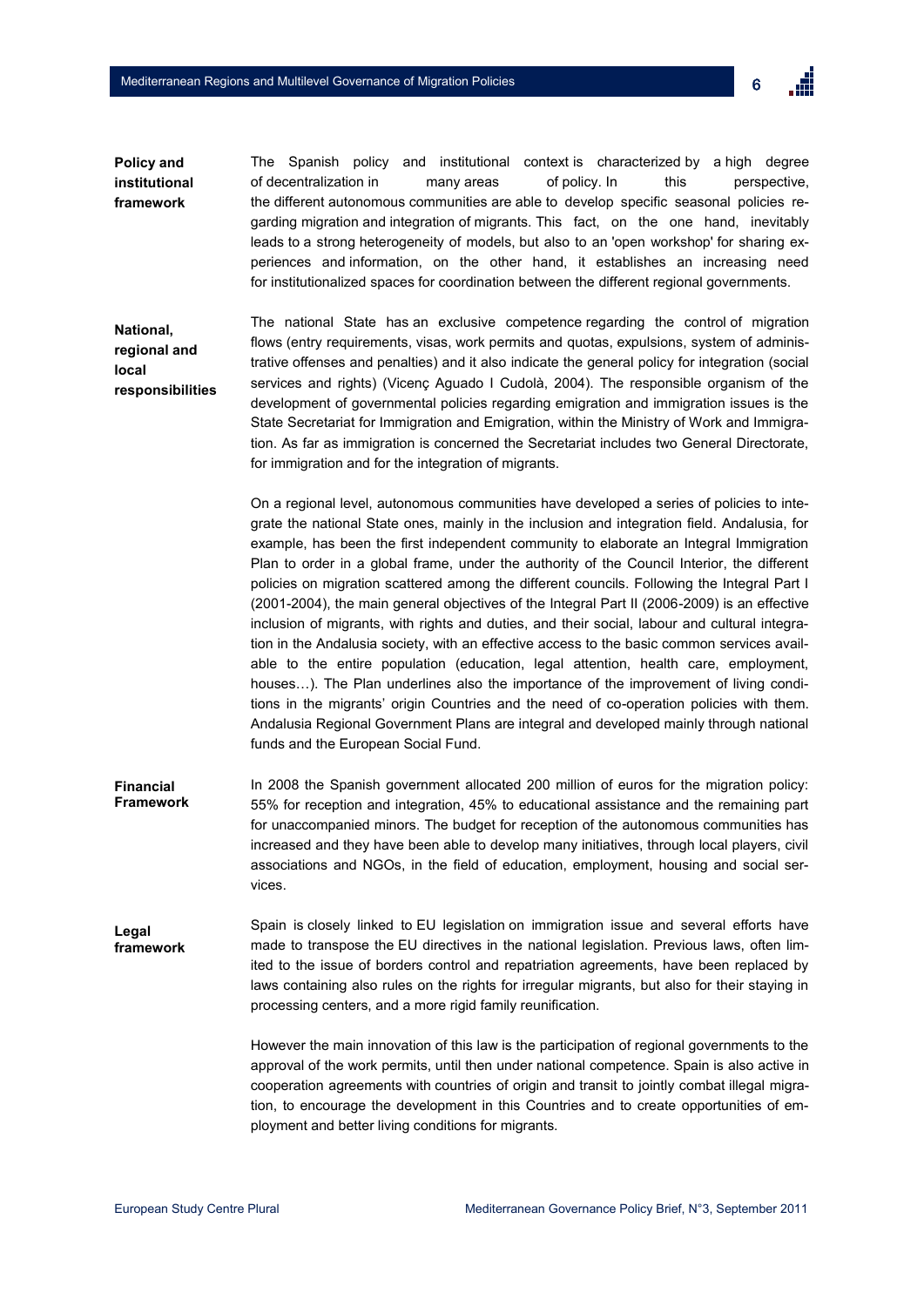

**Regional and local governance in the autonomous communities** 

In 2005 Catalonia adopted the Citizenship and Immigration Plan (2005-2009) with the purpose of creating a system of homogeneous criteria for any instances regarding migration management, both in the organizational sector, through co-ordinate basic policies, as well as in the professional one, through the promotion of cross-border training programmes. The Plan involves all local authorities present in the region and establishes the co-ordination of the various bodies and departments of the Generalitat and also with the other public authorities (State, Generalitat or local authorities). In this context, social agents, local authorities, various bodies and immigrant associations meet together in the Immigration and Citizens Committee. Many other local or regional organisms cooperate with the national State on the migration issue, as, for example, the Forum Social Integration of Immigrants in Catalonia or Andalusian Immigration Forum in Andalusia, this latter create to facilitate dialogue and communication between immigrant community and receiving society ant to combat racism and xenophobia.

#### **THE FRENCH CONTEXT**

- France is the oldest destination of immigration flows in Europe: from 1820 Germans, Poles, Belgians and Italians went in France in search of a better condition of life and work. There was also a number of migrants victims of political persecution as Jews or Armenians. During the last thirty years, with a decreasing trend of foreign people living in the Country, migration is due mainly to family reunification, as a consequence of the strict rules on work permits, and especially from Algeria, Morocco and Portugal (Insee, various years). **Background**
- One of the characteristics of French policy about migration has always been the balancing of migration flows according to the needs of the national economy and society. This aspect has been reaffirmed in 2008 from President Sarkozy, underlining also the importance of the borders' control, the fight to illegal migration, the integration on migrants and cooperation agreements with origin and transit countries. The link with the socio-economic needs of the Country is clearly visible in the migration policy of the recent years: residence permits issued for work purposes doubled between 2007 and 2008, while the ones for family reasons decreased. **Current policy on migration**
- The main competence on the migration policy is attributed to the national authority. The four ministries (Foreign Affair, Justice, Social Affairs and Home Affairs) that dealt with this issue were replaced in 2005 by the Inter-ministerial Committee on Immigration Control, chaired by the Prime Minister. It sets up governments policy guidelines regarding migration flows, asylum and co-operative development. Another organism, the Interministerial Committee on Integration, deals with integration and inclusion policies. There is also the National Agency for the Reception of Foreign Persons and Migration (ANAEM), created in 2005, whose main functions are the reception and support of foreign persons migrated in France (entry, reunification, employment…) and the implementation of the integration policies or assisted repatriation policies. A new agency, the French Office for Immigration and Integration (OFII), continuing on from ANAEM, is responsible on all entry procedures for migrants who want to settle in France for long-term. ANAEM is based in all metropolitan areas and OFII has the regional and infra-regional network of its platforms at its disposal. **The main role of the national authority**
- Regional and local players have a residual space, although critical, on migration policy issue. They are involved mainly in language learning, training, recognition of know-how and skills, promotion of the participation to the labour market (ethnic entrepreneurship) and encouragement to a greater civic and political participation. **Regional and local players**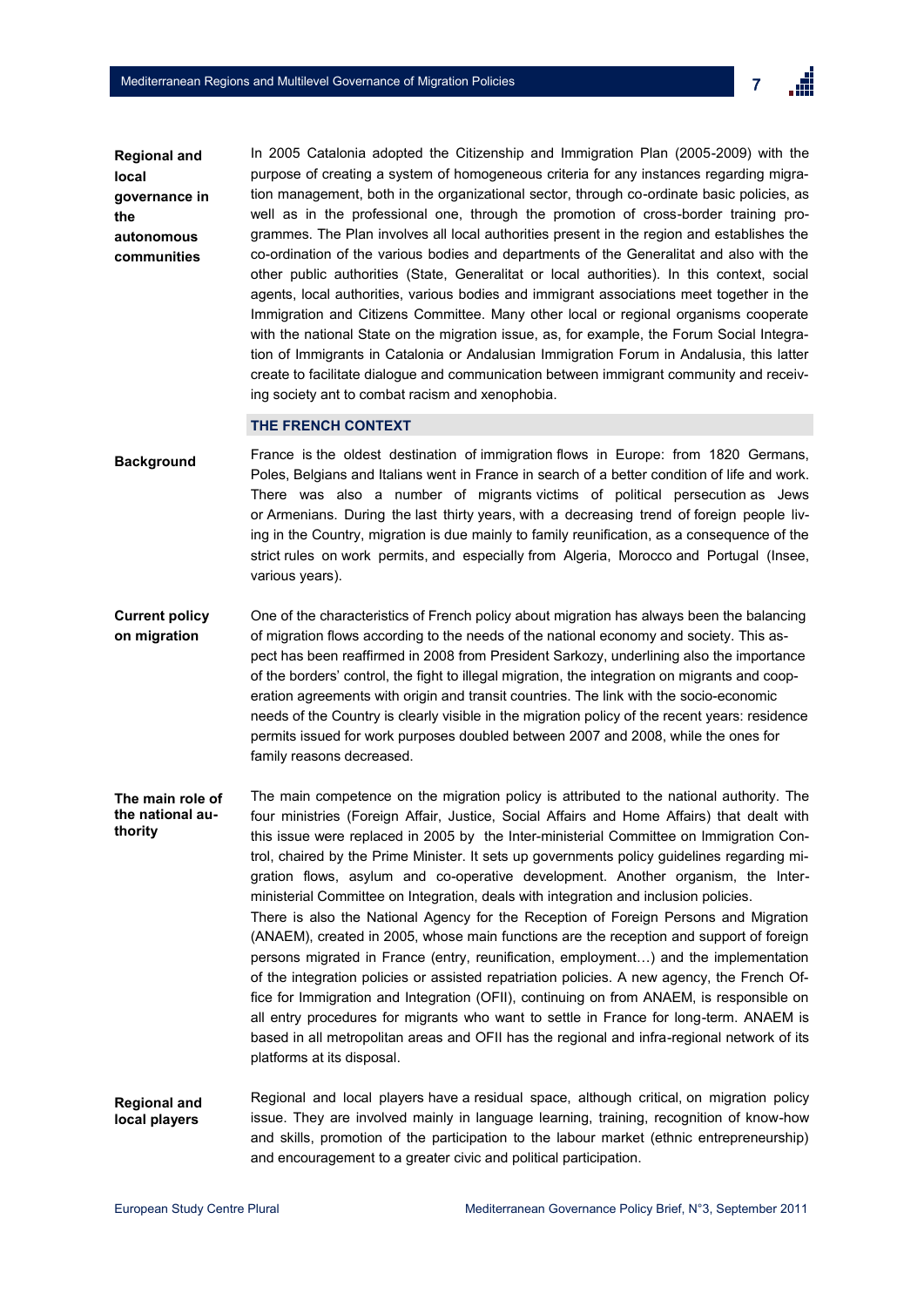

Following the 'global approach to migration' suggested by the EU, French governments insist on the importance of considering the socio-economic needs in France, in the Countries of origin and in the Countries of transit. In this perspective, the circular migration issue have become relevant: new residence permits have been introduced as well as joint management agreement for migration flows and co-operative development have been promoted, aimed at enhancing migration for work reasons, fighting illegal migration and promoting the development on the origin Countries. Circular migration would be useful both for the Country of origin, , through a return of skills, for the host Country, to mitigate recruitment difficulties for businesses in certain sectors and for migrants, through legal residence, welfare cover , training, and assisted return or settlement in the origin Country. In this context, in 2006 French governments promoted the "co-operation and development" programmes, addressed to the Countries of the African Sub Sahara and North Africa and aimed at promote individual, bilateral and multilateral actions driven by immigrants residing in France for development in their origin Country: productive investments, mobilization of the communities and elites, local development projects and reintegration and resettlement assistance in the Country of origin. This latter is implemented by ANAEM, that also manages the budget (national fund and European Refugee Fund). **Transnational co-operation and circular migration**

In 2002 PACA regions and the Tuscany region created the Euro-Mediterranean Network of isolated young migrants (REMI). The main purposes of the projects are the improvement of the cares provided to unaccompanied migrant minors through the development of experience sharing activities, the identification of best practices, the training of professional and the improvement of national legal framework. The project involves the Spanish, French, Italian and Algerian and Moroccan authorities: the national French Ministry of Justice, the Algerian Ministry of Solidarity and Family, regional authorities of PACA regions, Tuscany region, Catalonia region, Tangier-Tetouan region (Morocco), and many local players, NGOs and civil society associations of all the partners. One of the strengths of this project is the fact that the international network created to assist unaccompanied minors from Africa to Europe manage to achieves better results at the local level of what could have been achieved with the involvement of the European Countries only at national level. If, on the one hand, this process guarantees a closer local co-operation and a strict governance at a local level, on the other hand, it has two relevant limits: first, the lack of continuity of institutional commitment in the project and, second, the lack of dialogue with upper level of decision, as, for example, dialogue between local actors and European institutions. **The REMI project**:

#### **RECOMMENDATIONS**

| Coordination                                      | In the framework of migration policies, it is necessary to improve and strengthen the coor-                                                                                                                                                                                                                                                                                                                                                                                    |
|---------------------------------------------------|--------------------------------------------------------------------------------------------------------------------------------------------------------------------------------------------------------------------------------------------------------------------------------------------------------------------------------------------------------------------------------------------------------------------------------------------------------------------------------|
| among States                                      | dination among national States in order to avoid the heterogeneity of the legislation and                                                                                                                                                                                                                                                                                                                                                                                      |
| and between                                       | interventions, as well as it is important a greater coordination between States and EU                                                                                                                                                                                                                                                                                                                                                                                         |
| <b>States and the</b>                             | level, so that European institutions could be are active stakeholders players in a more the                                                                                                                                                                                                                                                                                                                                                                                    |
| EU                                                | creation of a well structured, solid and coherent migration policies.                                                                                                                                                                                                                                                                                                                                                                                                          |
| European<br>dimension of<br>migration<br>policies | It is also necessary the emergence of a favorable environment in order to build conducive<br>to the birth and implement development of a European dimension of migration policies,<br>still too related tied to the State or and regional authorities power.                                                                                                                                                                                                                   |
| Interregional<br>cooperation                      | Strengthening interregional cooperation in the field of migration is also important crucial in<br>order to share successful practices and policies while improving information tools, as well<br>as improve long-term co-operation between regional bodies and civil society through the<br>development of training activities. The role of local and regional authorities should be<br>strengthened in order to promote integration programmes in the cities and territories. |